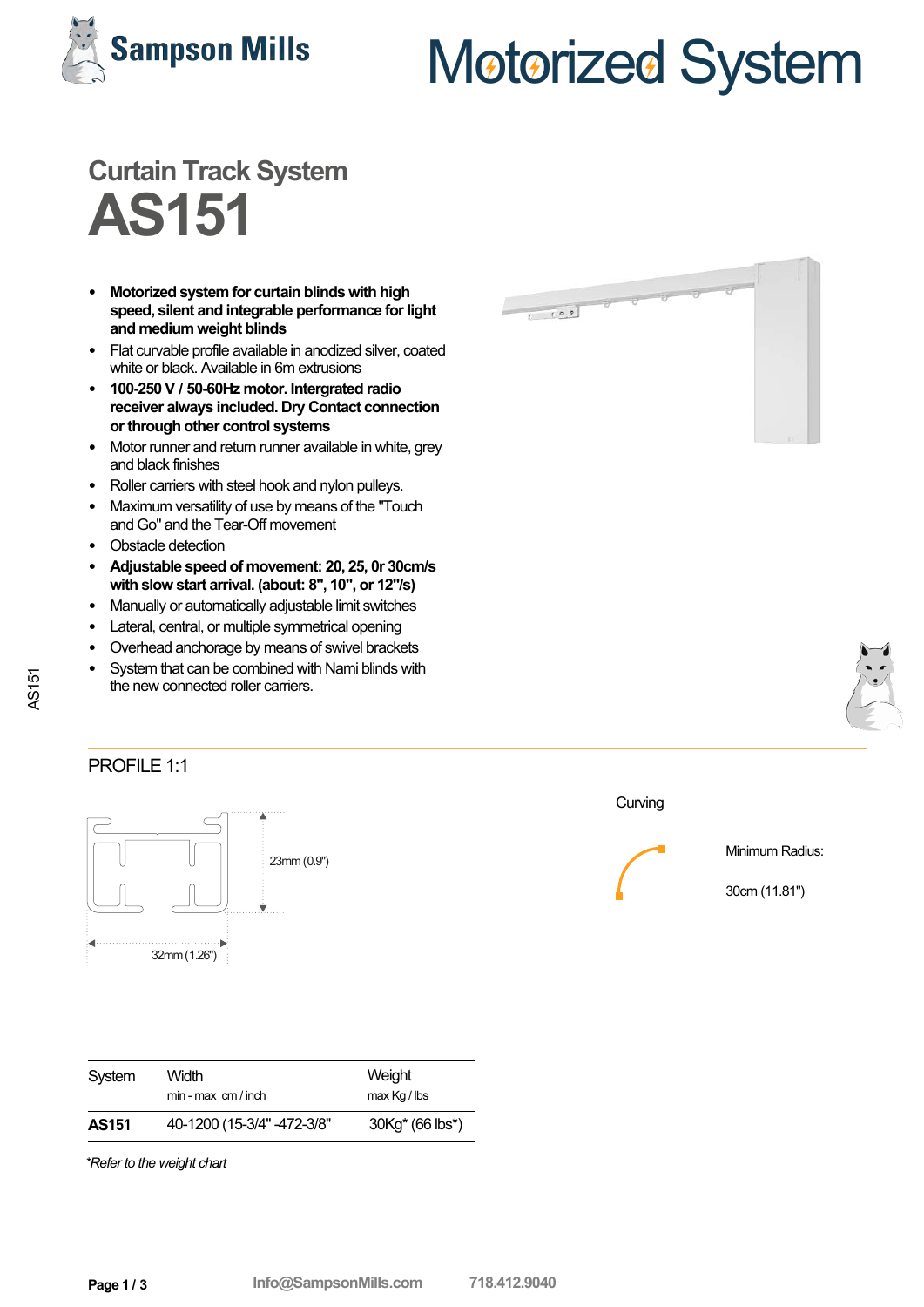

## SYSTEM DIMENSIONS



### MOTOR AND FUNCTIONAL FEATURES



AS151

#### **Motor C1208**

- -Voltage: 100-240 V CA
- Frequency: 50/60 Hz
- Torsion: 1,0 Nm
- -Power: 21 W
- -Speed: 15 25 35 cm/s
- Noise: <40 dB
- Radio Receiver Frequency: 433,42 MHz
- CE-UL Standard
- -Power cable and 5m dry contact cable

*The motor always comes with an integrated radio receiver and is always powered.*

*The power cable and any dry contact cable are always positioned on the side of the motor in three different positions of your choice and therefore do not encumber the lower part of the motor itself. Warning: the motor cannot be connected by means of a high voltage button*

Motorized Systems

Motorized Systems

### **Manual and automatic limit switch**

*The limit switches can be adjusted either automatically or manually. In automatic mode, the motor automatically calculates the space required for stacking the blind on the basis of the length of the profile, avoiding crushing the slides.*

### **Super Speed**

*The blind reaches a super speed of 30cm/s (about 12"/s). However different speeds can be set on the motor: 20/25/30 cm/s (about 8"/10"/12" / s)*

### **Obstacle detection**

*When an obstacle that blocks the movement of the blind is detected, the motor stops automatically.*

### **Touch and go**

*When the blind is lightly touched in the direction of opening or closing, the motor is automatically activated, bringing the blind to the corresponding limit switch.*

### **Tear-off movement**

In the event of power failure, the blind can also be operated manually by pull-out. When the current returns, the motor will automatically *resume the limit switches initially set.*

#### **Integration with home automation systems**

*Through the dry contact contacts the motor can be easily integrated with any home automation system by setting the man-at-work mode.*